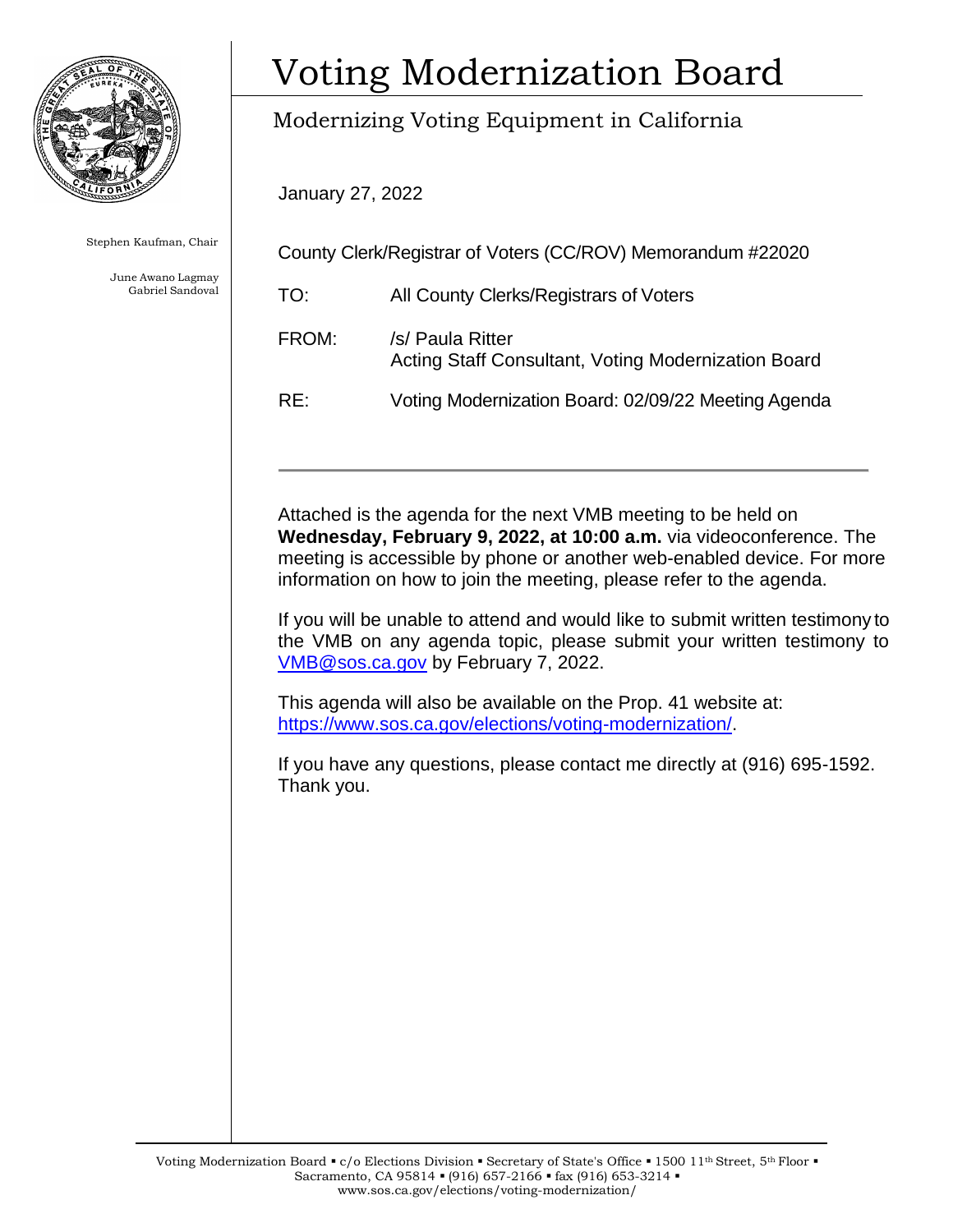

Stephen Kaufman, Chair

June Awano Lagmay Gabriel Sandoval

# Voting Modernization Board

Modernizing Voting Equipment in California

Issued on January 27, 2022

### **Voting Modernization Board Meeting Wednesday, February 9, 2022 10:00 a.m. – 12:00 p.m.**

 Due to the ongoing concerns related to COVID-19, there will not be a public [c20xNFFCMWdnUT09](https://sos-ca-gov.zoom.us/j/88113989974?pwd=UEt2VCsyZmxFR3hF‌c20xNFFCMWdnUT09) using password ^J+V=mn2. meeting location for this meeting. This meeting will be available to the public via teleconference. To join the meeting by phone, dial the toll-free number at 877-336-1828, use access code 3922221. To join the meeting on the web, visit [https://sos-ca-gov.zoom.us/j/88113989974?pwd=UEt2VCsyZmxFR3hF](https://sos-ca-gov.zoom.us/j/88113989974?pwd=UEt2VCsyZmxFR3hF‌c20xNFFCMWdnUT09) 

### **AGENDA**

- I. Call to Order
- II. Roll Call and Declaration of Quorum
- III. Public Comment: This time is set aside for public presentations regarding Board-related matters not appearing on the agenda. Members of the public making presentations are limited to two (2) minutes per speaker.
- IV. Adoption of August 11, 2021, Actions & Meeting Minutes
- V. Project Documentation Plan Review and Funding Award Approval: Receive staff reports for approval of funding awards.
	- (A) Calaveras County
	- (B) Humboldt County
	- (C) San Diego County
	- (D) Santa Barbara County
	- (E) Sonoma County